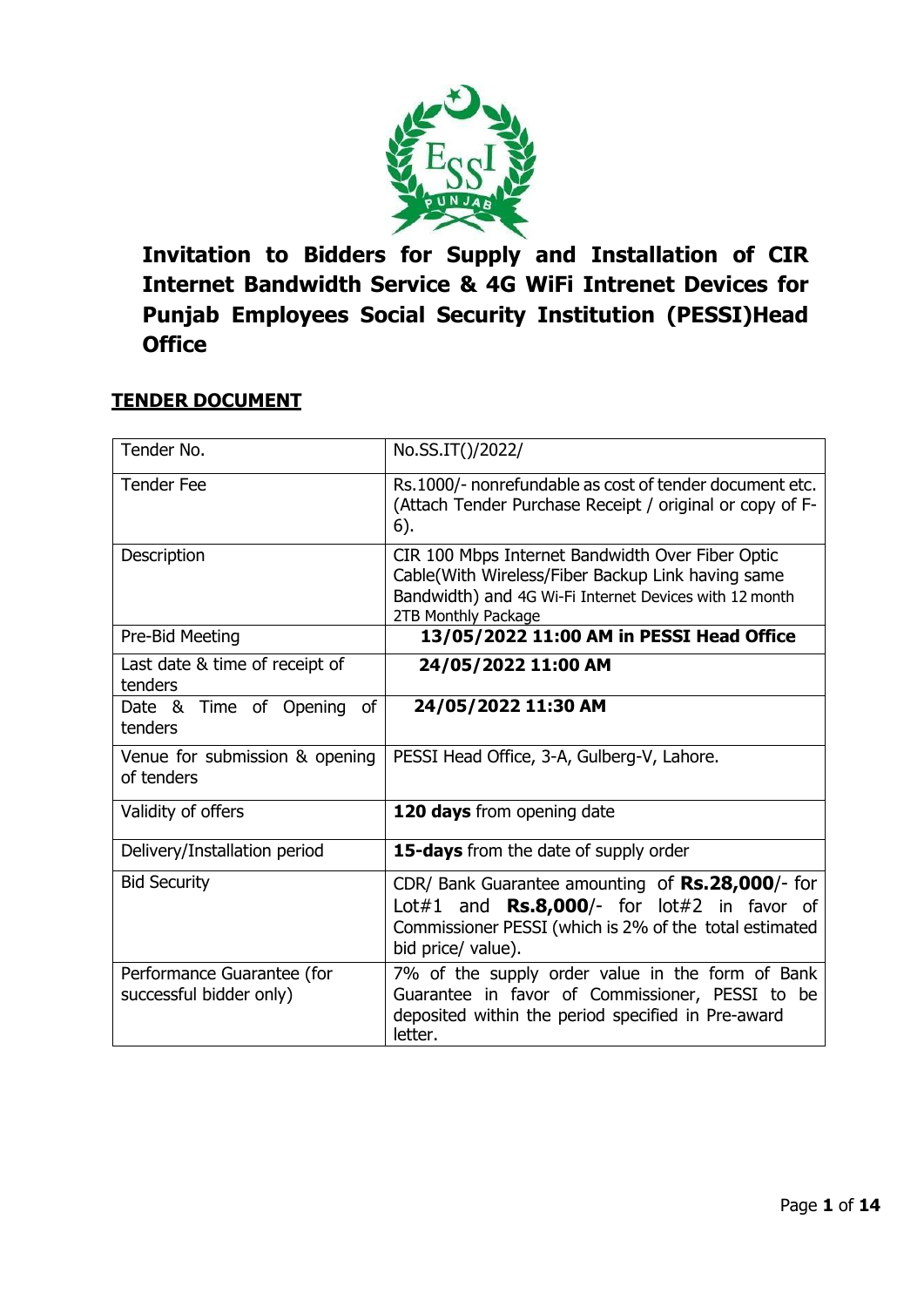## **1. Invitation to Bids**

Punjab Employees Social Security Institution (PESSI) is an autonomous body under the administrative control of Labor & Human Resource Department under Punjab Government Rules of Business, 1974 established through the Provincial Employees Social Security Ordinance, 1965.Sealed bids/proposals are invited from established organizations/companies/firms for Supply & installation of internet Connectivity for Punjab Employees Social Security institution (hereafter called as bidders) to PESSI.

## **2. Instruction to bidders**

- 1. Tender for Supply & installation of Internet connectivity as per the given technical specification for Punjab Employees Social Security.
- 2. **Single Stage Two Envelopes bidding procedure shall be applied.** Interested bidders should submit **two separate sealed bids/envelops for Technical Proposal and Financial Proposal** under the Punjab Procurement Rules, 2014.
- 3. Interested bidders may get the bidding document along with specifications from the office of the undersigned from the date of publication of tender on submission of written request on original letter head of company along with payment of non-refundable tender fee of Rs.1000/- (One thousand only). The bidding document can also be downloaded from PPRA website [www.ppra.punjab.gov.pk](http://www.ppra.punjab.gov.pk/) & PESSI website [www.pessi.gop.pk.](http://www.pessi.gop.pk/)
- 4. The technical Proposal should contain all the bid items without quoting the price and must list of client, details of past project(s). Financial bids of **Firms** not conforming to the Technical Evaluation Criteria against each Lot will be returned un-opened.
- **5.** All bids must be accompanied by a Bid Security of **Rs.28,000**/- for Lot#1 and **Rs.8,000**/- for lot#2 which is 2% of the estimated bid price/ value. The bids must be delivered to the office of the Director ICT, Punjab Employees Social Security Institution (PESSI), 3-A, Gulberg V, Lahore on or before **24/05/2022** at **11:00 A.M.** The Technical bids will be publicly opened in the Committee Room of Punjab Employees Social Security Institution (PESSI), 3-A, Gulberg V, Lahore Pakistan on the same day at 11:30 A.M in the presence of bidders or their authorized representatives who may wish to attend.
- 6. Procurement shall be governed under Punjab Procurement Rules 2014.
- 7. The tender can be cancelled under Rule 35 of PPRA Rules 2014.

**Add. Director (IT),** PESSI, Head Office, 3-A,

Gulberg V, Lahore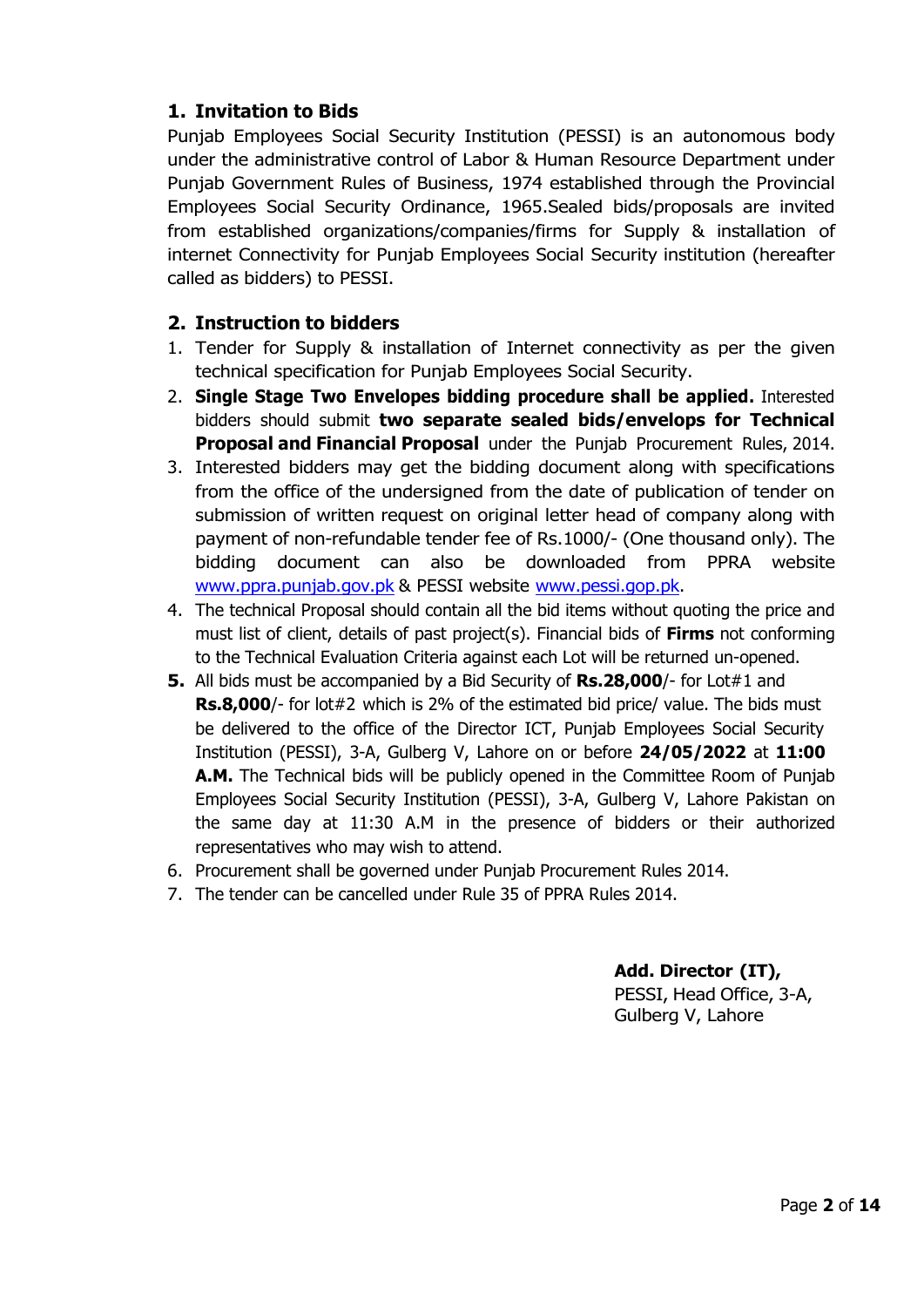# **3. DESCRIPTION OF WORK**

Punjab Employees Social Security Institution (PESSI), invites proposals from Firms already dealing in supply and installation of internet connectivity having expertise of at least 05 years in the relevant field. Sealed tendersare invited from Authorized well-reputed firms having NTN & GST (Active) numbers dealing in supply and installation of internet connectivity.

## **4. SCOPE OF WORK**

PESSI is looking for supply and installation of 100 Mbps internet connectivity having following site hierarchy detail and technical specifications:

## **PESSI HEAD OFFICE SITE**

PESSI HEAD OFFICELAHORE, (3-A,Gulberg-V, Jail Road,Lahore)

## **5. TECHNICAL SPECIFICATIONS:**

## **LOT#1**

#### **100 Mbps CIR Internet Bandwidth Data Connection requirements for Head office**

| <b>SR#</b> | <b>PARTICULARS</b>                                                                                                                   | Qty      | <b>DESCRIPTION</b>                                                                                                                                                                                                                                                                                                                                                                                                                                                                                                        |
|------------|--------------------------------------------------------------------------------------------------------------------------------------|----------|---------------------------------------------------------------------------------------------------------------------------------------------------------------------------------------------------------------------------------------------------------------------------------------------------------------------------------------------------------------------------------------------------------------------------------------------------------------------------------------------------------------------------|
| 1.1        | Active Internet<br><b>Bandwidth Over</b><br>Fiber Optic Cable<br>(With<br>Wireless/Fiber<br>Backup Link<br>having same<br>Bandwidth) | 100 Mbps | Availability at PESSI Office, Lahore.<br>$\checkmark$<br>Total 100 Mbps CIR.<br>100 Mbps is required over Fiber Optic<br>$\checkmark$<br>Cable (With Wireless/Fiber Backup Link<br>having same Bandwidth) for PESSI Office,<br>situatedat head office building, Lahore.                                                                                                                                                                                                                                                   |
| 1.2        | Service Level<br><b>Agreement Should</b><br><b>Includes</b>                                                                          |          | $\checkmark$ CIR (Committed Information<br>Rate) Over Fiber Optic Cable<br>$\checkmark$ Minimum SLA level uptime should<br>be99.5%<br>$\checkmark$ Bidder should be a Major Bandwidth<br>Distributor (having own Fiber Optic Cable<br>&Wireless).<br>$\checkmark$ Must Have own DDos protection<br>$\checkmark$ Complete NMS for the link utilization<br>$\checkmark$ ISP must have redundant reliable<br>internet connections with auto failover<br>function at their own ends & will also<br>provide at clientpremises. |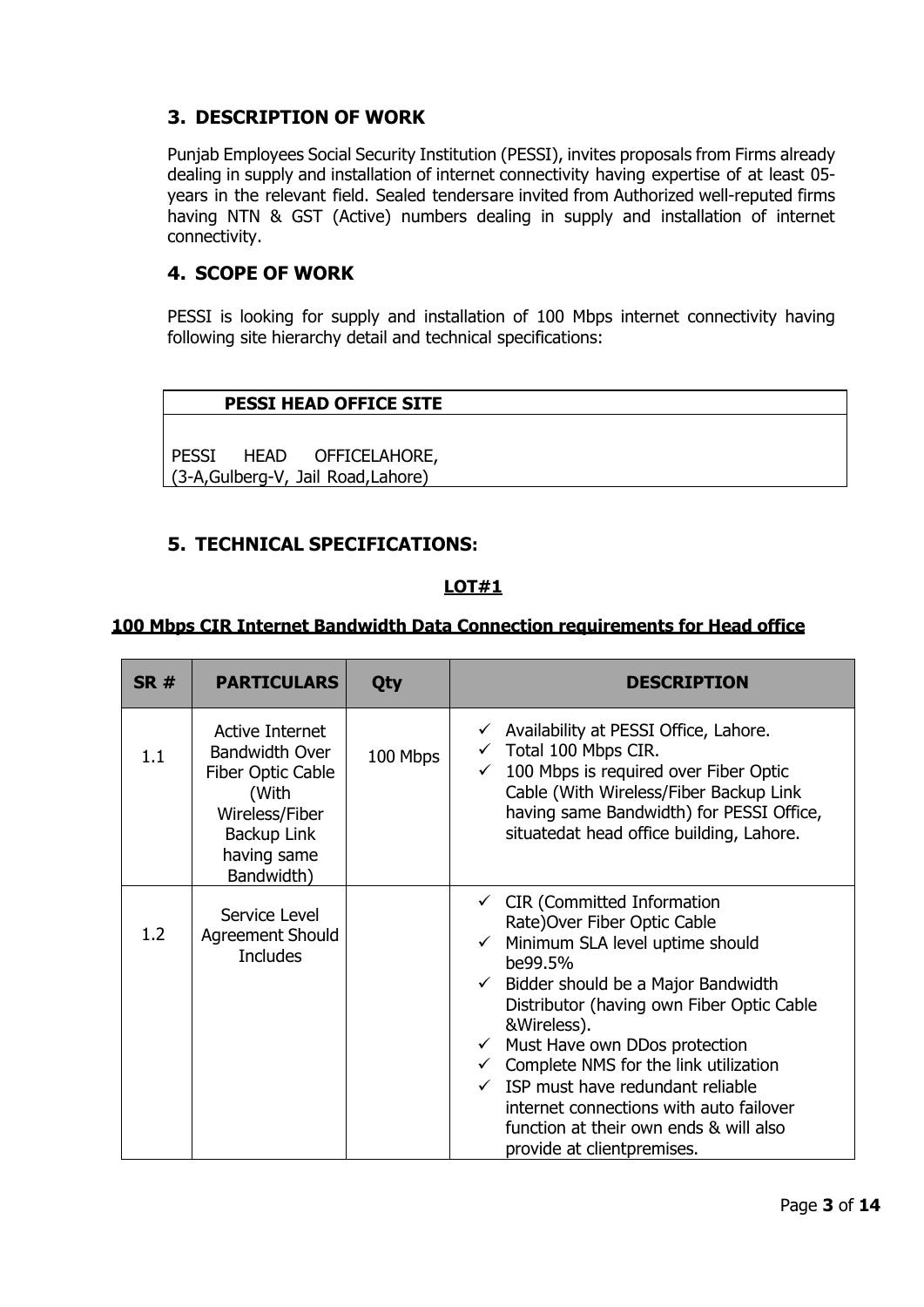| 1.3 | Last Mile Medias |  |  | $\checkmark$ Primary Media should be<br>Optical Fiber Cable.<br>$\checkmark$ Secondary Media Should be<br>Wireless or redundant<br>Fiber. |
|-----|------------------|--|--|-------------------------------------------------------------------------------------------------------------------------------------------|
|-----|------------------|--|--|-------------------------------------------------------------------------------------------------------------------------------------------|

## **Lot # 2 4G WI-FI DEVICES with 2TB Data Package per month for 2 years**

| Sr.<br># | <b>Item Name</b>                                                                                                                     | <b>Specifications</b>                                                                                                                                                                                                                                                                                                                                            | Qty | <b>Specifications / Brand</b><br><b>Model offered by</b><br>the bidder |
|----------|--------------------------------------------------------------------------------------------------------------------------------------|------------------------------------------------------------------------------------------------------------------------------------------------------------------------------------------------------------------------------------------------------------------------------------------------------------------------------------------------------------------|-----|------------------------------------------------------------------------|
|          | 4G Wi-Fi<br><b>Internet Device</b><br>with 12 month<br>2TB Monthly<br>Package (The<br>package Mbps<br>are switchable<br>b/w devices) | Fastest portable internet device with<br>speeds of upto 150 Mbps<br>Can connect up to 10 Wi-Fi devices<br>simultaneously<br>i.e. smartphones,<br>tablets, laptops<br>and LED <sub>S</sub><br>LTE/3G/2G fallback option<br>available Supports Wi-Fi<br>2.4GHz and 5GHz bands<br>Minimum 1500mAh lithium<br>Battery (Rechargeable)<br>Battery 6 Hours working time | 15  |                                                                        |

# The Service Provider must have coverage of following Locations: **1. Lahore**

PESSI Head Office Jail Road Lahore (31.535656 74.3428278 )

## **6. GENERAL TERMS & CONDITIONS**

1. Bids should be addressed to the Commissioner, Punjab Employees Social Security Institution Lahore and submitted to undersigned in a SEALED ENVELOPE at the address given below:-

**Add Director (IT), For Commissioner Punjab Employees Social Security Institution (PESSI) Address: Head Office, 3-A, Gulberg Telephone: 042-99263129**

- 2. Proposals shall be delivered by hand.
- 3. Proposals received by FAX or EMAIL shall not be accepted.
- 4. Proposals received after the given date & time will not be acceptable.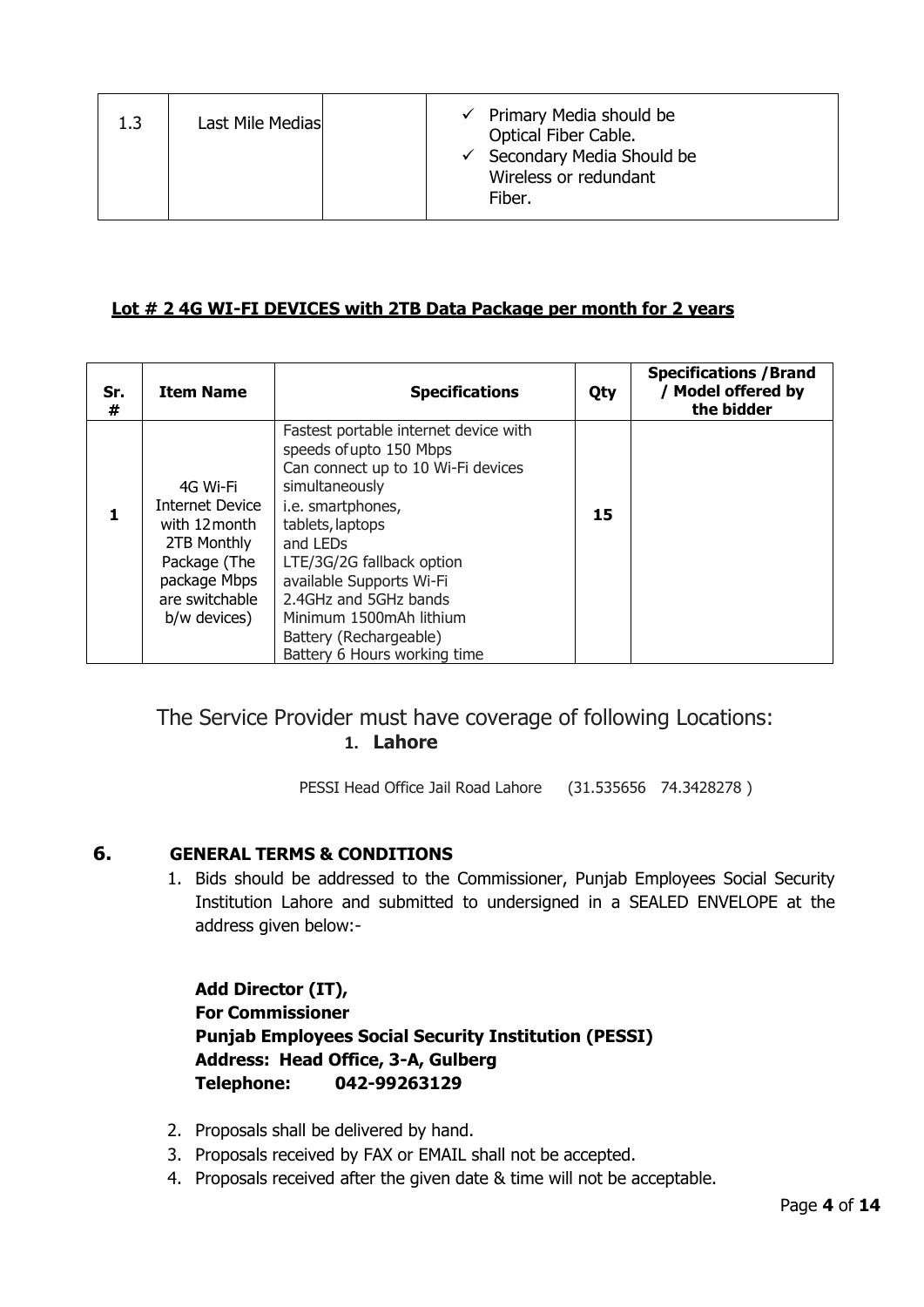- 5. Bidders should have experience of at least 5-years in the relevant field;
- 6. Bidder should duly be registered with Income Tax and Sales Tax Departments.
- 7. Bidder should be registered with SECP/ registrar of firms.
- 8. A Bid Security (in the shape of CDR/Bank Guarantee), in favor of the Commissioner, Punjab Employees Social Security Institution (by designation only), **Rs.28,000**/-for Lot#1 and **Rs 8,000**/- for lot#2 which is 2% of the estimated cost of bid should be submitted along with the technical proposal in SEPARATE SEALED ENVELOPE with BID SECURITY written on it;
- 9. All proposals/ bids shall be valid for a period of **120 days** from the date of the opening of the proposals/ bids;
- 10. The bidder shall be responsible for the payment of any duties/taxes etc. that are imposed by the GoP during the currency of the project;
- 11. The work is to be completed within **15 days** from the date of award of contract /work order, to the satisfaction of Institute.
- 12. Any delay in delivery of Goods/Services as per agreed time frame will be subject to a penalty @0.1% per day, up to maximum 10% of the total contract value
- 13. The bidders are hereby informed that the PESSI shall deduct all the taxes at the rate prescribed under the tax laws of Pakistan from all the payments;
- 14. Prices should be quoted in PKR (Pakistan Rupees). Format of Financial proposal is placed at **Annexure-A**, which must be followed by the bidders;
- 15. Bidders are required to furnish Financial Statement for the last 03-Years
- 16. Any offer not received as per terms & conditions provided hereinafter are liable to be ignored and no such offer shall be considered if:
	- i. Received without Bid Security.
	- ii. Received after the time and date fixed for its receipt.
	- iii. The tender is unsigned.
	- iv. The offer is ambiguous.
	- v. The offer is conditional.
	- vi. The offer is from a firm, which is blacklisted, suspended or removed from the approved list.
	- vii. The offer is received by the telegram.
	- viii. Offer is received with shorter validity than required in the tender document, and the offer not conforming to specifications mentioned herein Tender Document.
- 17. If the acceptance of tender issued during the validity period of the offer is not accepted by the bidder, the Bid Security shall be forfeited and the same shall be purchased at the risk and expenses of the bidder.
- 18. Bidder should provide **One (01) year** comprehensive warranty against the equipment quoted, including replacement of parts and onsite support.
- 19. In case the offer is withdrawn, amended or revised during the validity period of the offer, the Bid Security is liable to be forfeited.
- 20. In case the successful bidder fails to execute the supply and installation in accordance with specifications and the terms and conditions laid down here in the bidding document, the amounts of performance Security and bid security deposited by him shall be forfeited and the same will be purchased at his risk and expenses.
- 21. The successful bidder will be required to furnish performance guarantee @ 7% of the bid price against each Lot in the form of CDR/ Bank Guarantee in favor of the Commissioner PESSI (by designation only) within the period specified in the Preaward letter placed with the successful bidder(s), otherwise the purchase shall be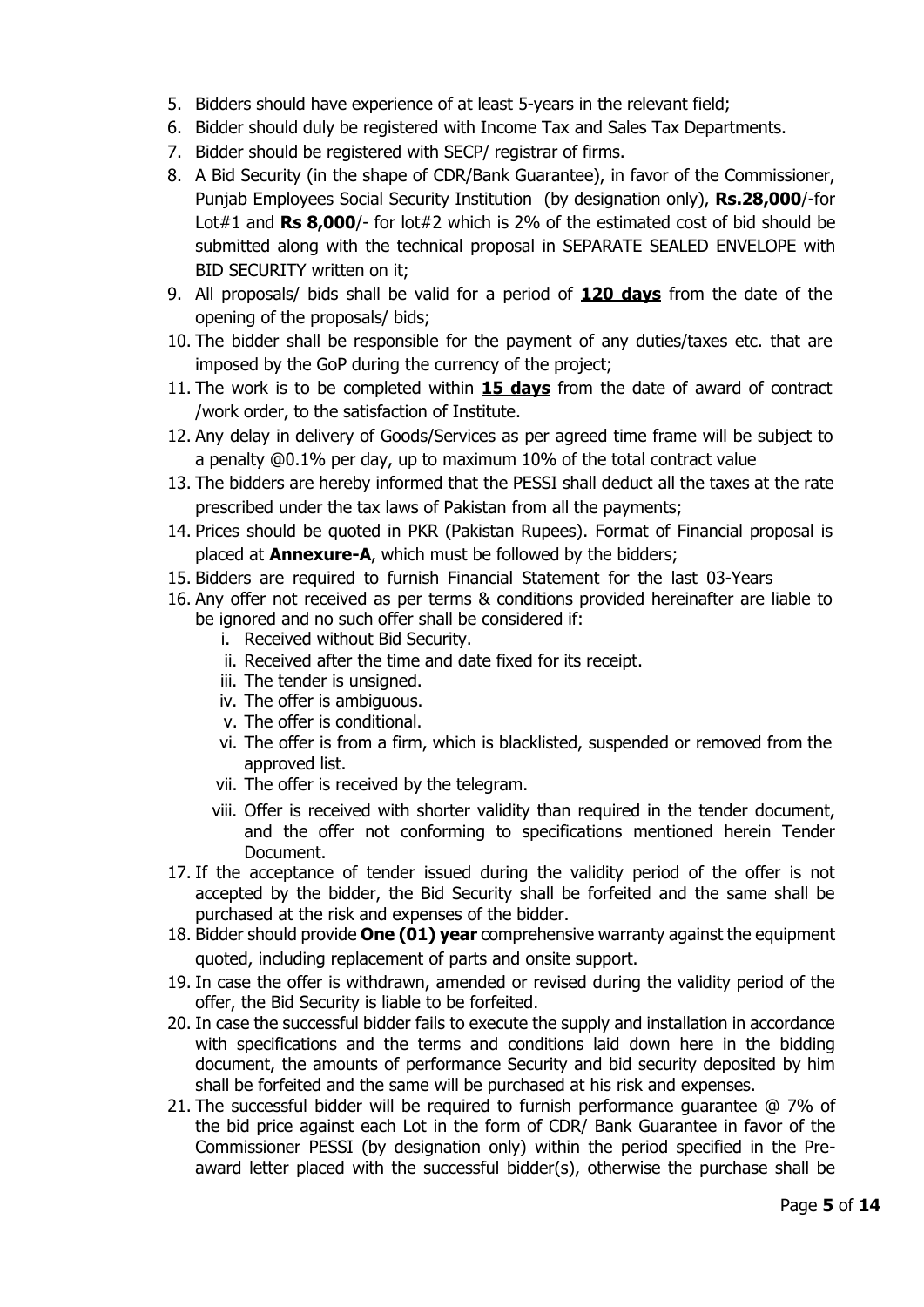made at his risk and expense. Performance Security of successful bidder(s) will be returned after **01 Year** of satisfactory performance of internet connectivity.

- 22. No supplementary or revised offer/bid after opening of the tenders shall be entertained.
- 23. The bidders shall enclose the catalogue/ leaflets/literature and other technical data, if any.
- 24. All the bids submitted after the date & time prescribed shall be rejected and returned without being opened.
- 25. The Institution (PESSI) under section 35 of PPRA Rules 2014 may reject all the bids or proposals at any time prior to acceptance of a bids/ proposals and shall upon request communicate to any supplier or contractor who submitted a bid or proposal, the grounds for its rejection however, the same shall not be liable to be justified.
- **26.**The bidder must provide agreement attached **(Annex-C)**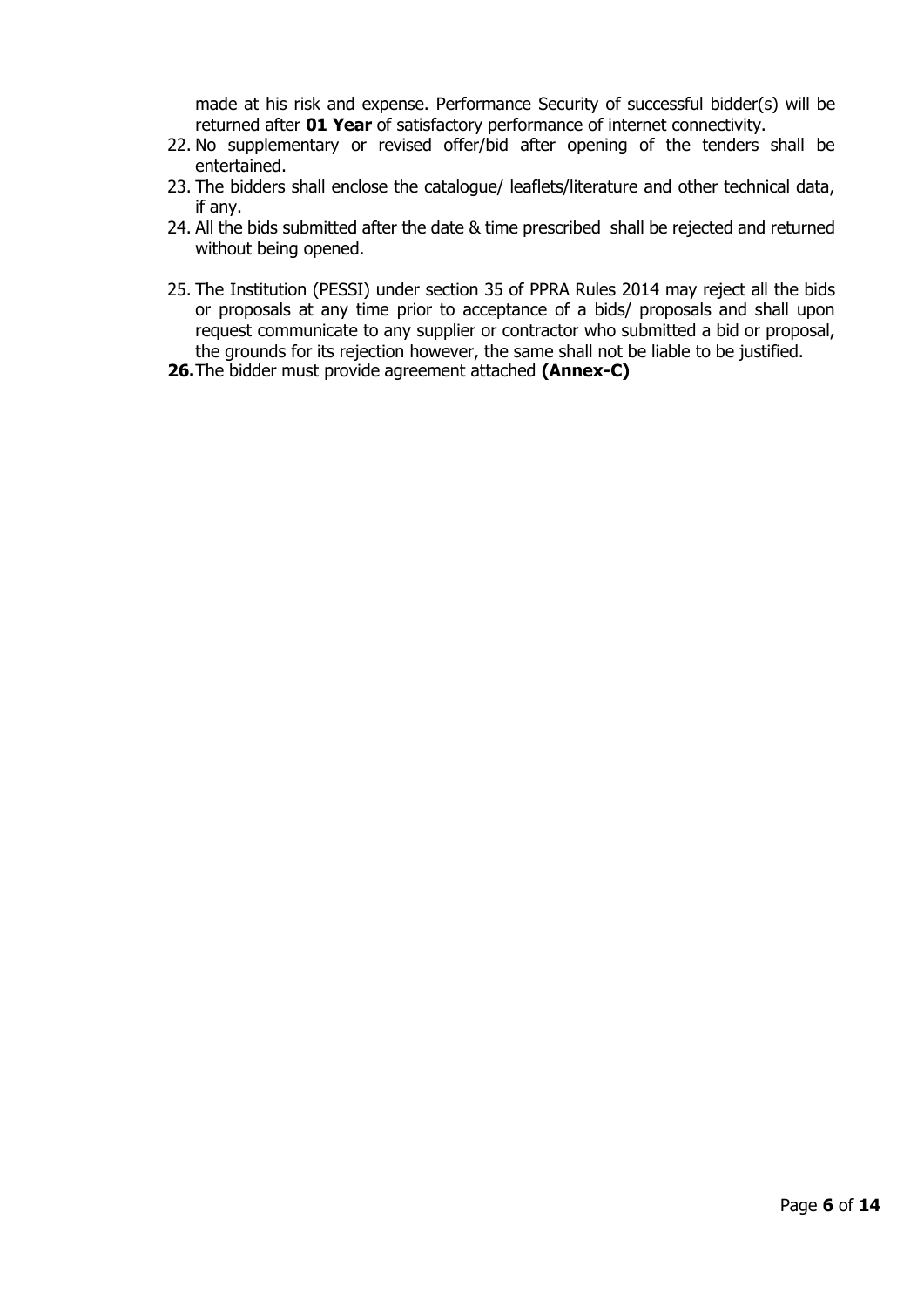# **7. RELEVANT EXPERIENCE**

Bidder should provide the details of experience in at least four similar projects in the case of Lot#1 accordingto the following format. An ideal reference will include projects of similar nature in the government sector with same size and geography

| $Sr.$ #          | Nature of<br>Project | <b>Total Value</b><br>PKR (Million) | Geography | Size of<br>Project | Name of the Project,<br>Customer, Contact person<br>& Contact Details |
|------------------|----------------------|-------------------------------------|-----------|--------------------|-----------------------------------------------------------------------|
| 1.               | 2.                   | 3.                                  | $-4.$     | 5.                 | 6.                                                                    |
| 2.               |                      |                                     |           |                    |                                                                       |
| 3.               |                      |                                     |           |                    |                                                                       |
| $\overline{4}$ . |                      |                                     |           |                    |                                                                       |

## **8. SPECIAL INSTRUCTIONS**:-

- a. Bids shall be submitted under the "**Single Stage Two Envelopes System**" duly sealed as under:
	- i. The bid shall be a single package consisting of two separate envelopes, containing separately the financial and the technical proposals;
	- ii. The envelopes shall be marked as "Financial Proposal" and "Technical Proposal";
	- iii. In the first instance, the "Technical Proposal" shall be opened and the envelope marked as "Financial Proposal" shall be retained unopened in the custody of the procuring agency;
	- iv. The procuring agency shall evaluate the technical proposal in the manner prescribed in advance, without reference to the price and shall reject anyproposal which does not conform to the specified requirements;
	- v. During the technical evaluation no amendments in the technical proposal shall be permitted;
	- vi. After the evaluation and approval of the technical proposals, the procuring agency shall open the financial proposals of the technically accepted bids, publicly at a time, date and venue announced and communicated to the bidders in advance, within the bid validity period;
	- vii. The financial proposal of the bids found technically non-responsive shall be retained unopened and shall be returned on the expiry of the grievance period or the decision of the complaint, if any, filed by the non-responsive bidder, whichever is later:

provided that the procuring agency may return the sealed financial proposal earlier if the disqualified or non-responsive bidder, contractor or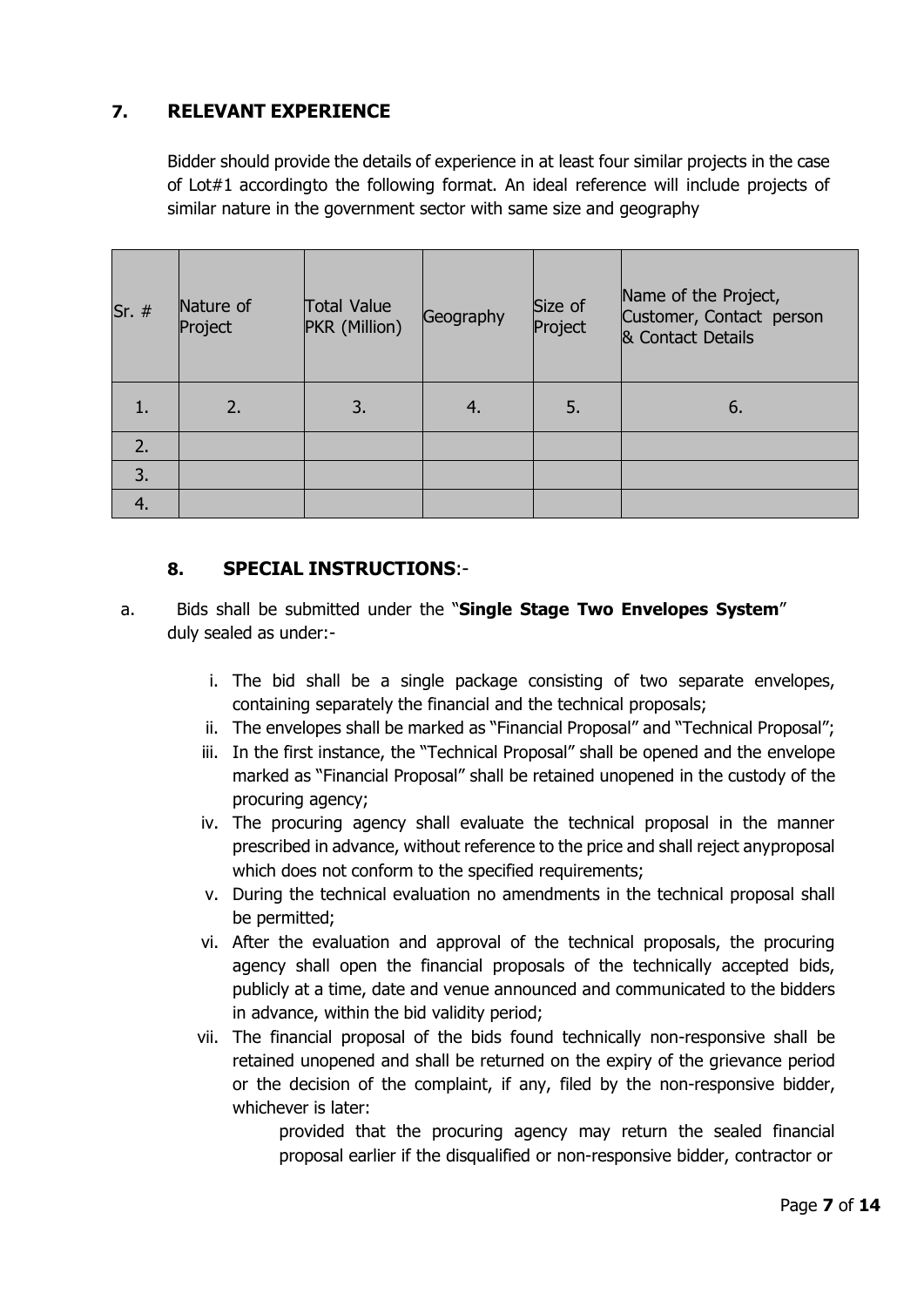consultant submits an affidavit, through an authorized representative, to the effect that he is satisfied with the proceedings of the procuring agency]; and

- viii. The lowest evaluated bidder shall be awarded the contract;
- 2 A copy of Original Bidding Documents, duly sealed properly is also required to be furnished by the bidders.
- 3 Bidder should quote their full and final rates both in words as well as in figures.

#### **9. TECHNICAL EVALUATION CRITERIA:**

Bids will be evaluated separately in accordance Tender Documents and Technical Evaluation Criteria **(Annex-B)**

#### **10. FINANCIAL EVALUATION CRITERIA:**

Financial bids of firms who score at least 70% against each lot in the technical evaluation (as a whole) will be opened before the representatives who wish to attend the tender opening/ proceedings. **(Annex-A)**

#### **Annexure–\_A\_**

## **FORMAT OF FINANCIAL PROPOSAL:**

| SR.NO. | <b>Item / Description of Item</b>                                | Qty | <b>Unit Price</b> | <b>Total Price</b><br>without<br><b>Applicable</b><br>taxes PKR | <b>Total Price</b><br>inclusive of All<br><b>Applicable</b><br>taxes PKR |
|--------|------------------------------------------------------------------|-----|-------------------|-----------------------------------------------------------------|--------------------------------------------------------------------------|
| 1.     |                                                                  |     |                   |                                                                 |                                                                          |
| 2.     |                                                                  |     |                   |                                                                 |                                                                          |
|        | <b>GRAND TOTAL IN RUPEES</b><br>(INCLUSIVE OF ALL TAXES/ DUTIES) |     |                   |                                                                 |                                                                          |

#### **Note:**

For Lot#1 and 2 bidders are required to mention Capital Cost  $+$  Revenue Cost of Internet Bandwidth Provision. Revenue Cost will be mentioned for 2 Years on Monthly Basis inclusive of all taxes.

\* All the taxes/duties must be included in the unit total cost. No additional cost will be payable in addition to total cost for the above mentioned items.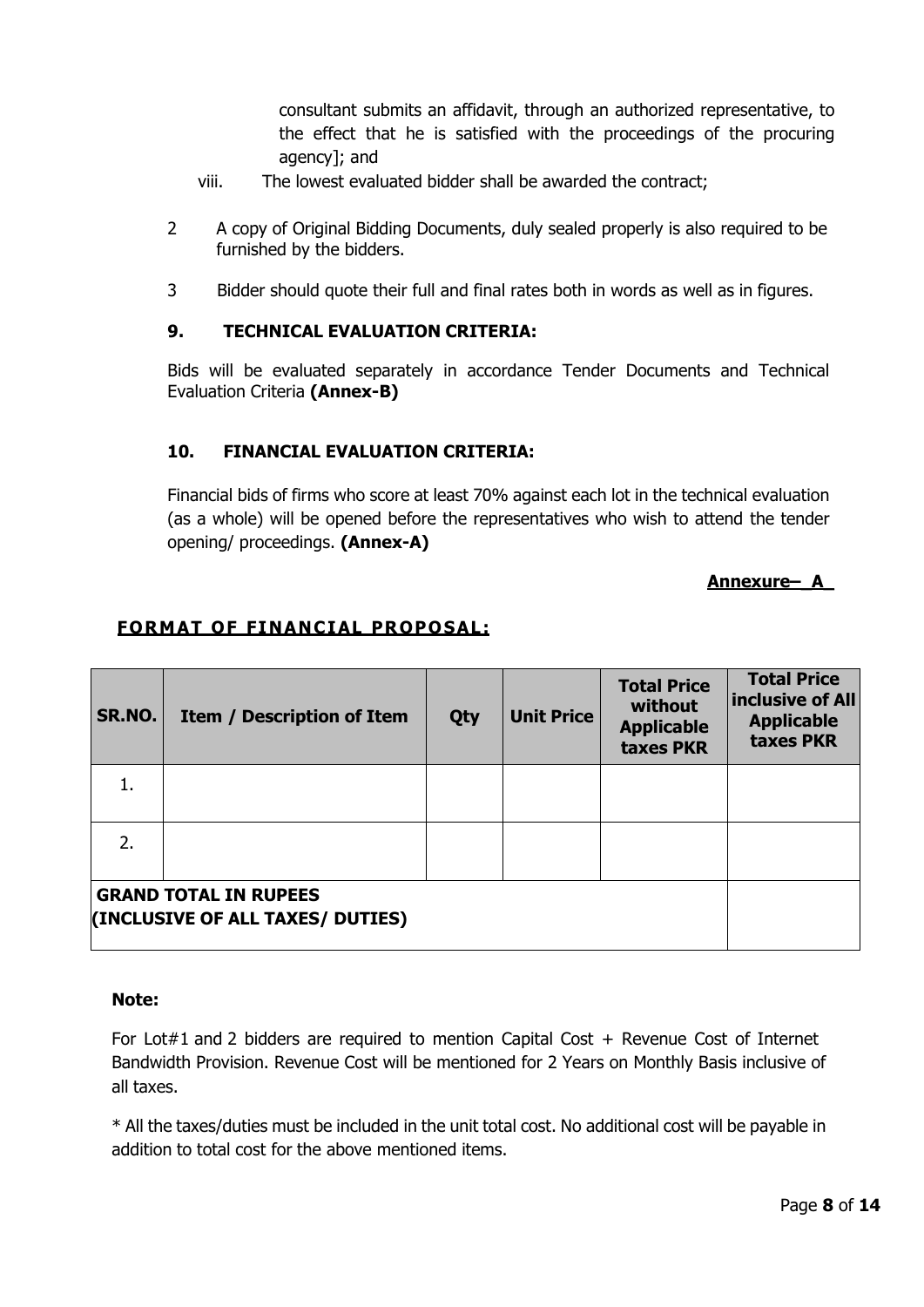## **Annexure-B**

## **EVALUATION CRITERIA FOR SOLUTION TO BE QUOTED PART-A: ASSESMENT FOR ELIGIBILITY**

| Sr.<br><b>No</b> | <b>Eligibility Criteria Details</b>                                                                                                                | <b>Response/Elaboration</b><br>/Proof Required        | <b>Attached</b><br><b>Supporting</b><br><b>Documents/Proof</b><br>and mark Yes/No<br>Yes | <b>No</b> |
|------------------|----------------------------------------------------------------------------------------------------------------------------------------------------|-------------------------------------------------------|------------------------------------------------------------------------------------------|-----------|
| 1)               | The firm must have local presence in<br>Pakistan and office in Lahore                                                                              | (Provide the details<br>on the company<br>letterhead) | $\Box$                                                                                   | $\Box$    |
| 2)               | The Firm/Company must be regular tax-<br>payer                                                                                                     | (Copy of Last year<br>tax return)                     | $\Box$                                                                                   | $\Box$    |
| 3)               | Provide NTN, GST/PST details, if<br>applicable.                                                                                                    | (Copy of<br>Registration is<br>required)              | $\Box$                                                                                   | $\Box$    |
| 4)               | Evidence of the<br>firm/company's<br>registration/incorporation is<br>required.                                                                    | (Copy of certificate<br>required)                     | $\Box$                                                                                   | $\Box$    |
| 5)               | Must not be blacklisted by any<br>government/ semi-<br>government/autonomous body/ any<br>organization (Declaration on stamp<br>paper of Rs.100/-) | (Exact Declaration<br>on stamp paper of<br>Rs.100/-)  | $\Box$                                                                                   | $\Box$    |
| 6)               | The bidder/firm must be Licensed service<br>provider / Authorized Dealer in Pakistan                                                               | (Must present the<br>documentary proof)               |                                                                                          | $\Box$    |

Note:

1. Only eligible firms will be scrutinized further for Part-B.

2. The firm who have failed to supply and installation of internet connectivity in past as per ordered specifications shall not be scrutinized further for PART-B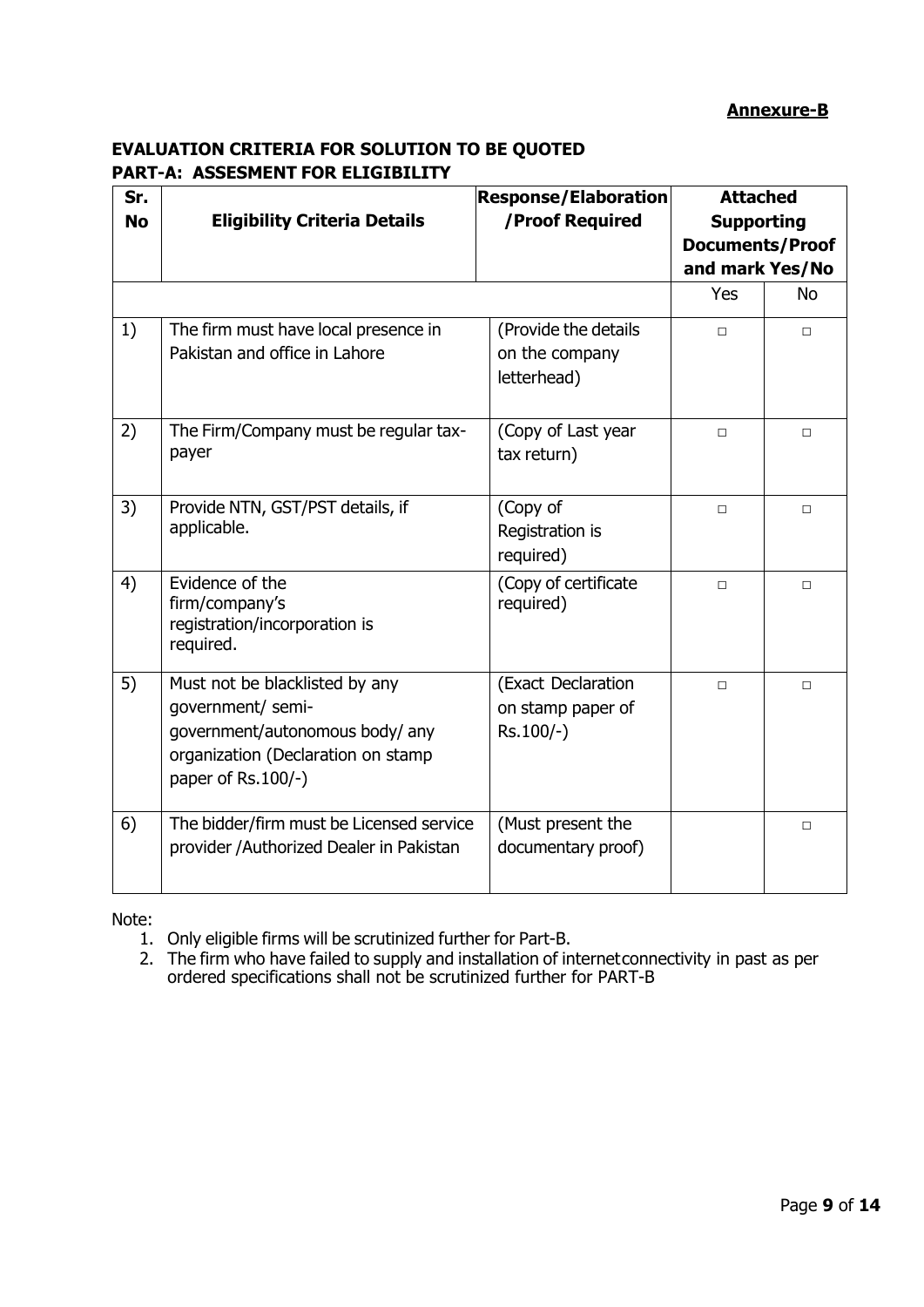# **Technical Evaluation Criteria for Lot#1**

|              | <b>Technical Evaluation Criteria</b>                                                                                                                                          |               |                    |                                                                   |  |
|--------------|-------------------------------------------------------------------------------------------------------------------------------------------------------------------------------|---------------|--------------------|-------------------------------------------------------------------|--|
| S. No.       | <b>Descriptions</b>                                                                                                                                                           | <b>Total</b>  | <b>Categorized</b> | <b>Remarks</b>                                                    |  |
|              |                                                                                                                                                                               | <b>Points</b> | <b>Points</b>      | (Attachment of relevantevidence)<br>in each case is mandatory. In |  |
|              |                                                                                                                                                                               |               |                    | case of non-compliance<br>no<br>mark will be<br>awarded)          |  |
| $\mathbf{1}$ | <b>Client Portfolio</b>                                                                                                                                                       | 20            |                    | Documentary proof (copies of                                      |  |
|              | Worked with above 15<br>local/international/ Telecom<br>/MNC<br>clients/<br>government/semi<br>and/or<br>government<br>autonomous bodies.                                     |               | 20                 | contract or work order of clients)<br>should be furnished.        |  |
|              | Worked with more than<br>10 but less than or equal<br>to 15 local/international/<br>Telecom /MNC<br>clients/<br>government/semi<br>and/or<br>government<br>autonomous bodies. |               | 15                 |                                                                   |  |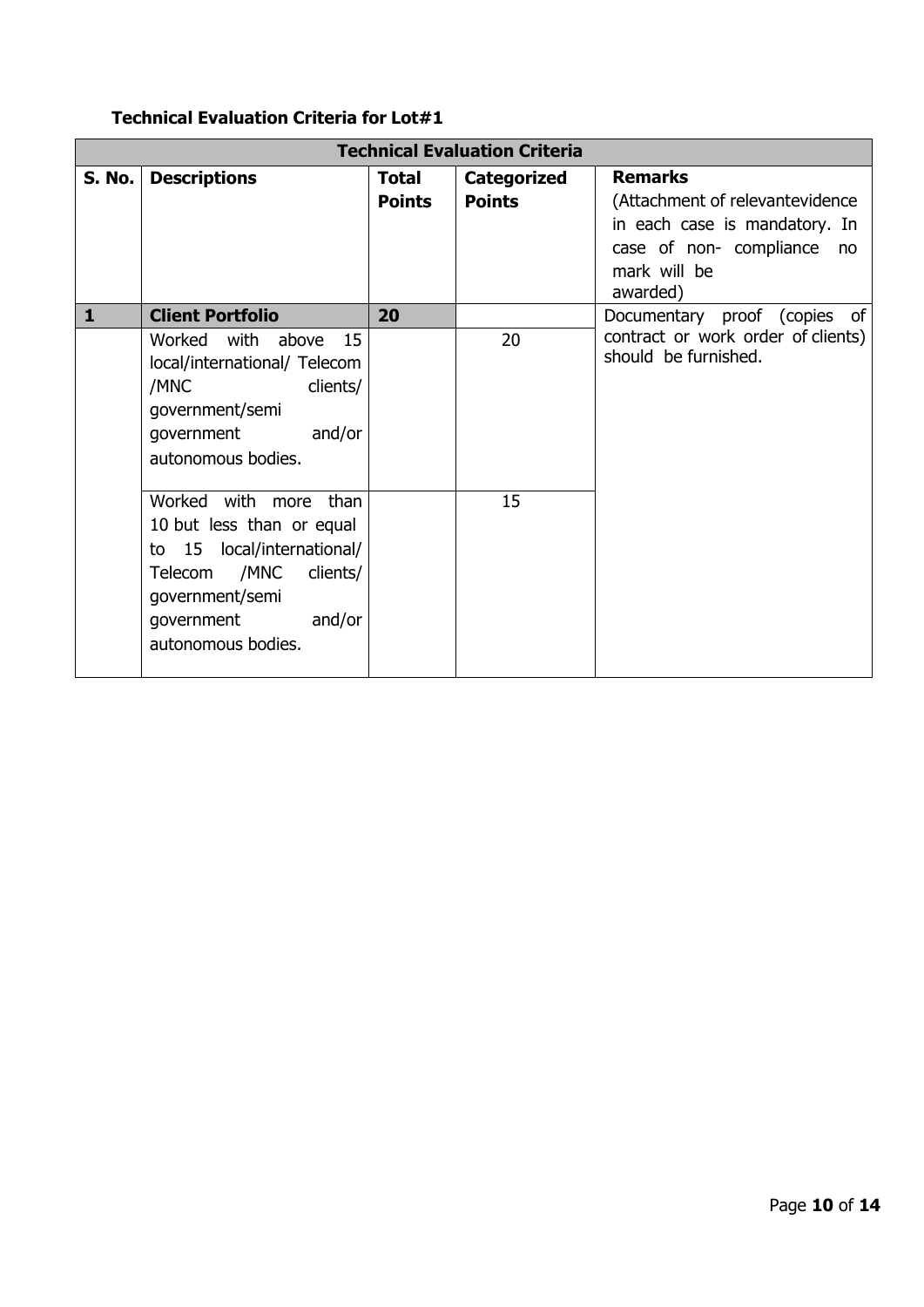|                         | Worked with more than 5<br>but less than or equal to 10<br>local/international/ Telecom<br><b>MNC</b><br>clients/<br>government/semi       |            | 10             |                                                                           |
|-------------------------|--------------------------------------------------------------------------------------------------------------------------------------------|------------|----------------|---------------------------------------------------------------------------|
| $\overline{2}$          | <b>Relevant Experience</b>                                                                                                                 | 20         |                | Documentary proof<br>(Copies of contract or purchase                      |
|                         | Providing Internet Services<br>for more than 15 years                                                                                      |            | 20             | orders) should be furnished.                                              |
|                         | Providing Internet Services<br>for more than 10 years but<br>less than or equal to 15<br>years                                             |            | 15             |                                                                           |
|                         | Providing Internet Services<br>more than 05 years<br>for<br>but less than or equal to 10<br>years                                          |            | 10             |                                                                           |
| 3                       | <b>Financial Capability</b>                                                                                                                | 15         |                | Copy of last 2 year financial audit<br>report done by ICAP/SBP registered |
|                         | Annual revenue of the<br>company should be<br>greater than Rs.15 million                                                                   |            | 15             | auditing firm or tax return of last<br>two years                          |
|                         | If annual revenue is less<br>than or equal to Rs.15<br>million but greater than 10<br>million                                              |            | 10             |                                                                           |
|                         | If annual revenue is less<br>than or equal Rs.10 million<br>but greater than 05 million                                                    |            | 5              |                                                                           |
| $\overline{\mathbf{4}}$ | <b>Support Services</b>                                                                                                                    | 15         |                | Documentary details of the                                                |
|                         | Bidder/firm<br>should<br><b>The</b><br>have a Network Operation<br>for                                                                     | <b>Yes</b> | 15             | Support Services on company<br>letterhead                                 |
|                         | End-to-End<br>Center<br>network<br>dedicated<br>monitoring<br>and<br>customers<br>Help<br>Desk to<br>online<br>24x7<br>provide<br>support; | <b>No</b>  | $\overline{0}$ |                                                                           |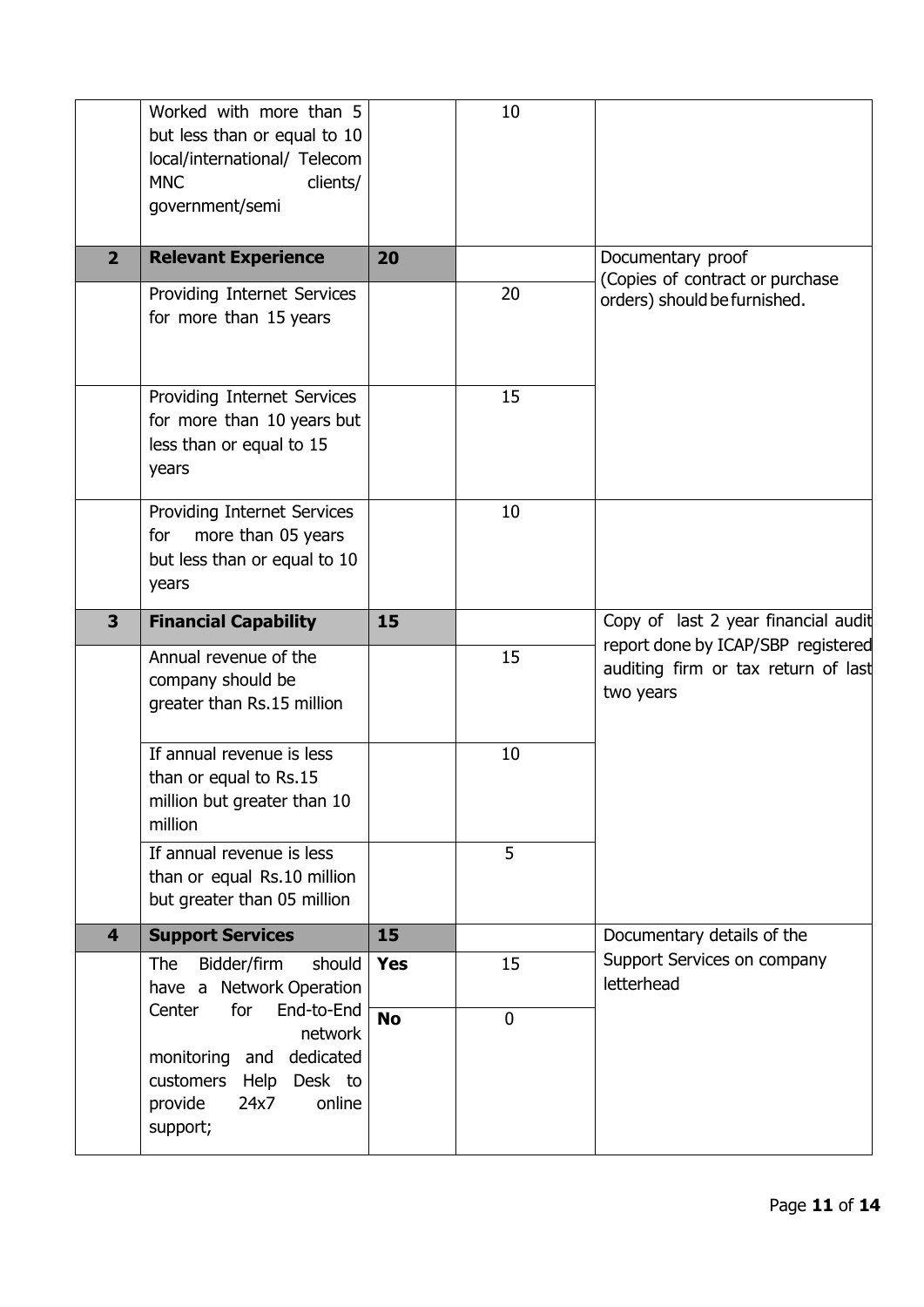| 5                       | <b>Network Footprint on</b><br><b>Fiber</b>                                                                                                | 10         |                | Documentary details of the<br>Support Services on company                   |
|-------------------------|--------------------------------------------------------------------------------------------------------------------------------------------|------------|----------------|-----------------------------------------------------------------------------|
|                         | The Bidder/firm should have<br>their own network footprint<br>on fiber backbone in                                                         | <b>Yes</b> | 10             | letterhead                                                                  |
|                         | Punjab.                                                                                                                                    | <b>No</b>  | $\overline{0}$ |                                                                             |
| 6                       | <b>Network Wireless Base</b><br>stations (POPs)                                                                                            | 10         |                |                                                                             |
|                         | The Bidder/firm should<br>have their own network<br>wireless base stations<br><b>POP's point of presence</b><br>in 36 districts of Punjab. | Yes        | 10             | <sub>of</sub><br>Documentary<br>details<br>POP's<br>on letterhead           |
|                         |                                                                                                                                            | <b>No</b>  | 0              |                                                                             |
| $\overline{\mathbf{z}}$ | <b>Multiple Last Mile Access</b><br><b>Options</b>                                                                                         | 10         |                | Documentary details of the Last Mile<br><b>Access Options on letterhead</b> |
|                         | The Bidder/firm should<br>have multiple last mile<br>access options                                                                        | <b>Yes</b> | 10             |                                                                             |
|                         | <b>Total Points Awarded</b>                                                                                                                | 100        |                |                                                                             |

# **Technical Evaluation Criteria for Lot#2**

The firm must be authorized for providing 4G wi-fi devices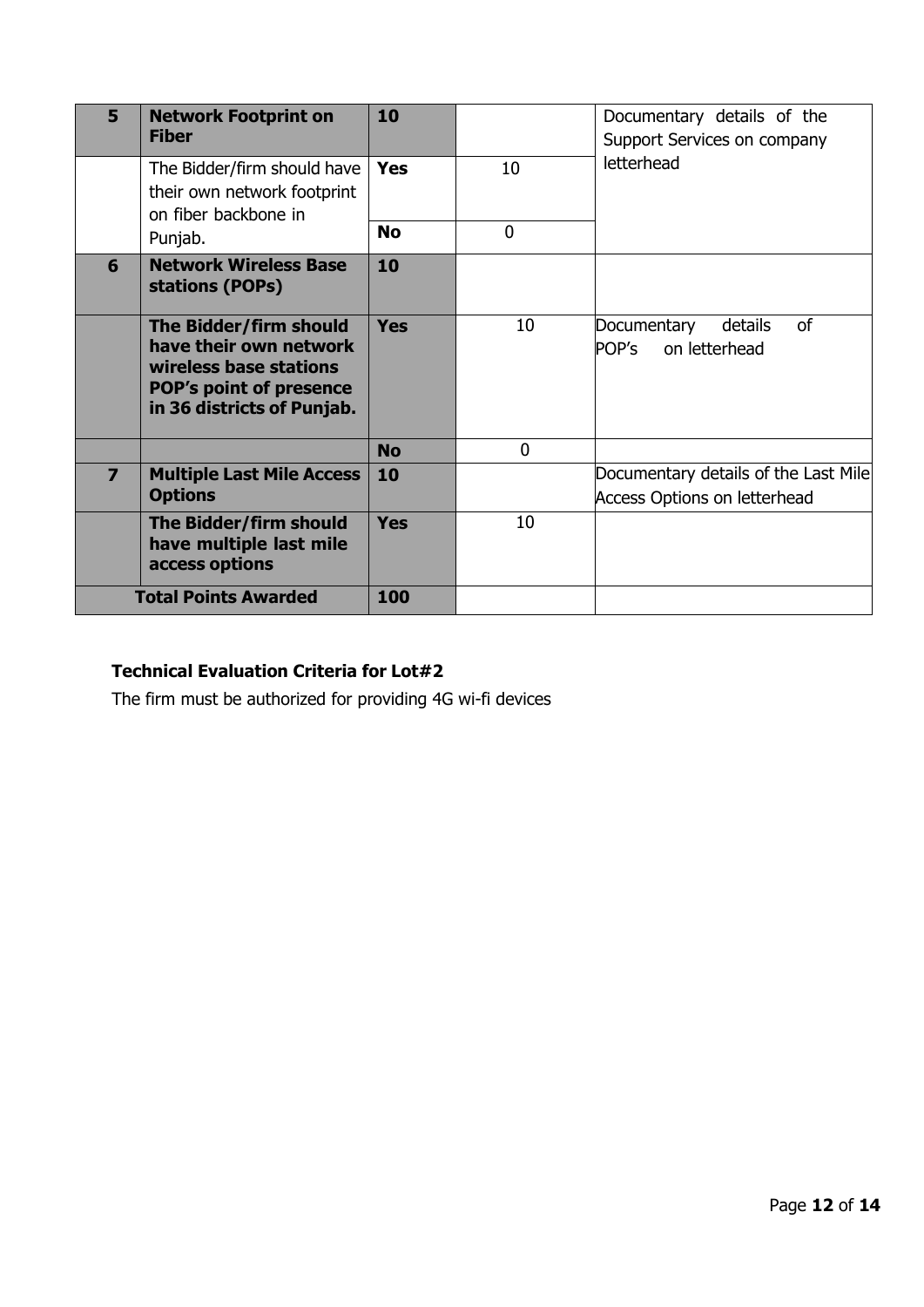This CONTRACT AGREEMENT (this "Contract") made as of the **[day]** of **[month]**, **[year]**, between **[full legal name of the Purchaser]** (the "Purchaser"), on the one part, and

**[full legal name of Contractor],** on the other part severally liable to the Purchaser for all of the Contractor's obligations under this Contract and is deemed to be included in any reference to the term "the Contractor."

## **RECITALS**

WHEREAS,

- (a) The Government through the Purchaser intends to spend a part of its budget / funds for making eligible payments under this contract. Payments made under this contract will be subject, in all respects, to the terms and conditions of the Contractin lieu of the consulting services as described in the contract.
- (b) The Purchaser has requested the Contractor to provide certain supply of Goods/Services as described in Tender Document; and
- (c) The Contractor, having represented to the Purchaser that it has the required professional skills, and personnel and technical resources, has agreed to provide such services on the terms and conditions set forth in this Contract.

NOW THEREFORE, the Parties to this Contract agree as follows:

- 1. The Contractor hereby covenants with the Purchaser to supply the Goods and provide the Services and to remedy defects / damage therein, at the time and in the manner, in conformity in all respects with the provisions of the Contract, in consideration of the payments to be made by the Purchaser to the Contractor.
- 2. The Purchaser hereby covenants with the Contractor to pay the Contractor, the Contract Price or such other sum as may become payable, at the times and in the manner, in conformity in all respects with the provisions of the Contract, in consideration of supply of the Goods and provision of the Services and remedying of defects / damage therein.
- 3. The following shall be deemed to form and be ready and construct as part of this Contract:
	- **a.** The Tender Document
	- **b.** Bidder's Proposal
	- **c.** Terms and Conditions of the Contract
	- **d.** Special Stipulations
	- **e.** The Technical Specifications
	- **f.** Tender Form
	- **g.** Price Schedule
	- **h.** Affidavit(s)
	- **i.** Authorized Dealership / Agency Certificate
	- **j.** Performance Security